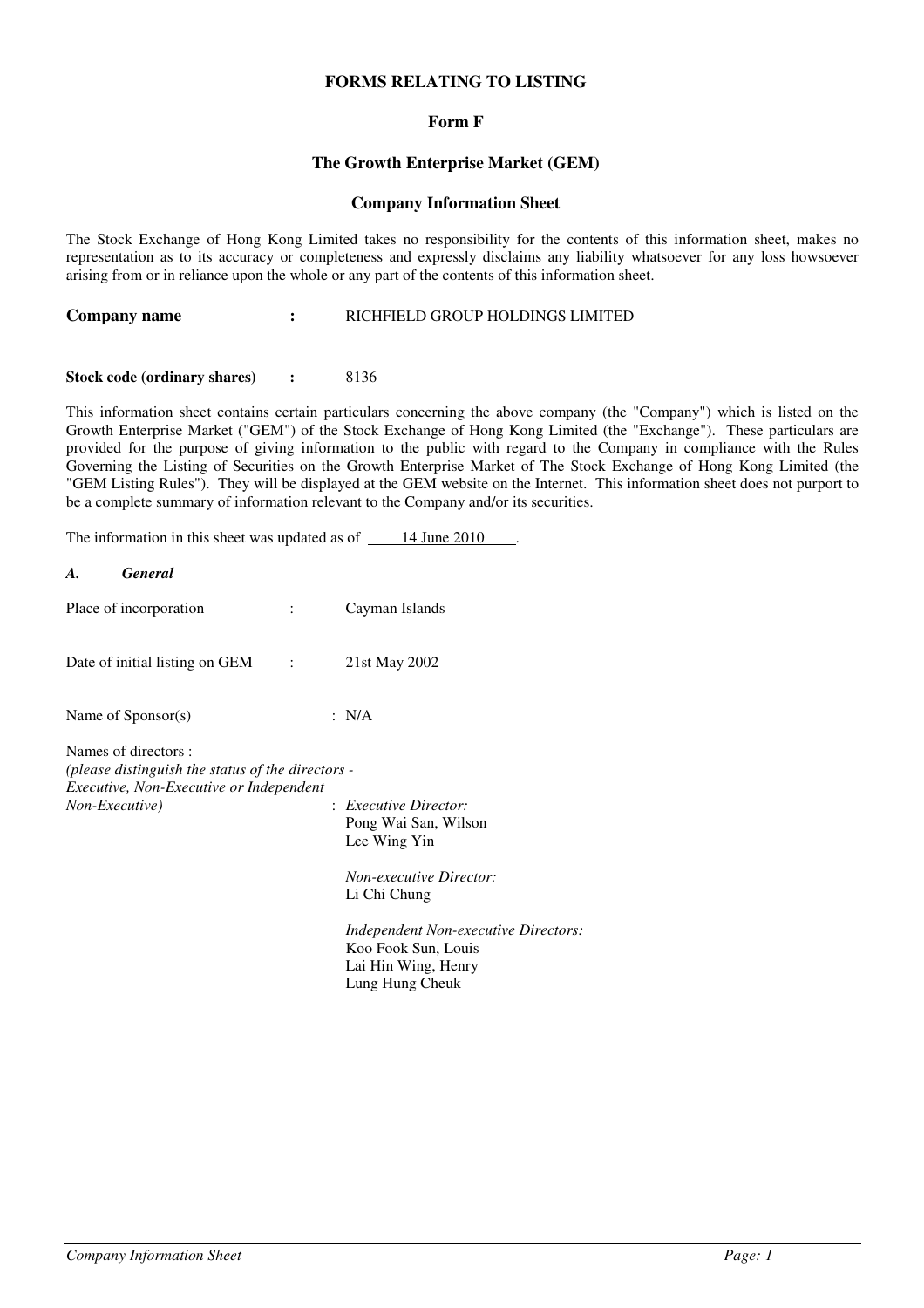Name(s) of substantial shareholder(s) (as such term is defined in rule 1.01of the GEM Listing Rules) and their respective interests in the ordinary shares and other  $S<sub>1</sub>$  *securities of the Company*  $S<sub>2</sub>$  *i* 

| <i>Shareholder</i>                   | No. of Share held         | Percentage of<br><i>issued share</i><br>capital |
|--------------------------------------|---------------------------|-------------------------------------------------|
| Pong Wai San, Wilson<br>("Mr. Pong") | 1,288,970,000<br>(Note 1) | 44.01%                                          |
| Tung Ching Yee, Helena               | 1,288,970,000<br>(Note 2) | 44.01%                                          |
| Virtue Partner Group Limited         | 936.794.000<br>(Note 1)   | 31.99%                                          |
| Richfield (Holdings) Limited         | 760,000,000<br>(Note 3)   | 25.95%                                          |
| Au Wing Wah<br>("Mr. Au")            | 760,000,000<br>(Note 3)   | 25.95%                                          |
| Kong Pik Fan<br>("Ms. Kong")         | 760,000,000<br>(Note 4)   | 25.95%                                          |
| Vastwood Limited                     | 760,000,000<br>(Note 3)   | 25.95%                                          |
| Richfield Group Holdings Limited     | 760,000,000<br>(Note 3)   | 25.95%                                          |

#### Notes:

- 1. Among these shares, 352,176,000 shares is personal interest of Mr. Pong, 936,794,000 shares are corporation interest which are beneficially owned by Virtue Partner Group Limited, a company wholly owned by Mr. Pong.
- 2. Ms. Tung Ching Yee, Helena is the wife of Mr. Pong and accordingly deemed to be interested in the shares beneficially owned by Mr. Pong in his own capacity and through his controlled corporation, Virtue Partner Group Limited, under Securities and Future Ordinance.
- 3. These shares are beneficially owned by Richfield (Holdings) Limited, a company wholly owned by Mr. Au, and therefore Mr. Au deemed to be interested in the shares owned by Richfield (Holdings) Limited, under SFO. On 12 June 2008, Richfield (Holdings) Limited as a chargor has executed a share charge in favour of Vastwood Limited, a whollyowned subsidiary of Richfield Group Holdings Limited, as a chargee in respect of the fixed charge over these 760,000,000 shares. Therefore, Richfield Group Holdings Limited deemed to be interested in the shares owned by Vastwood Limited under SFO.
- 4. Ms. Kong is the wife of Mr. Au and accordingly deemed to be interested in the shares beneficially owned by Mr. Au in his own capacity and through his controlled corporation, Richfield (Holdings) Limited, under SFO.

| Name(s) of company(ies) listed on GEM<br>or the Main Board of the Stock Exchange<br>within the same group as the Company |  | $:$ Not applicable                                                                                  |
|--------------------------------------------------------------------------------------------------------------------------|--|-----------------------------------------------------------------------------------------------------|
| Financial year end date                                                                                                  |  | 30th June                                                                                           |
| Registered address                                                                                                       |  | Cricket Square<br><b>Hutchins Drive</b><br>P.O. Box 2681<br>Grand Cayman KY1-1111<br>Cayman Islands |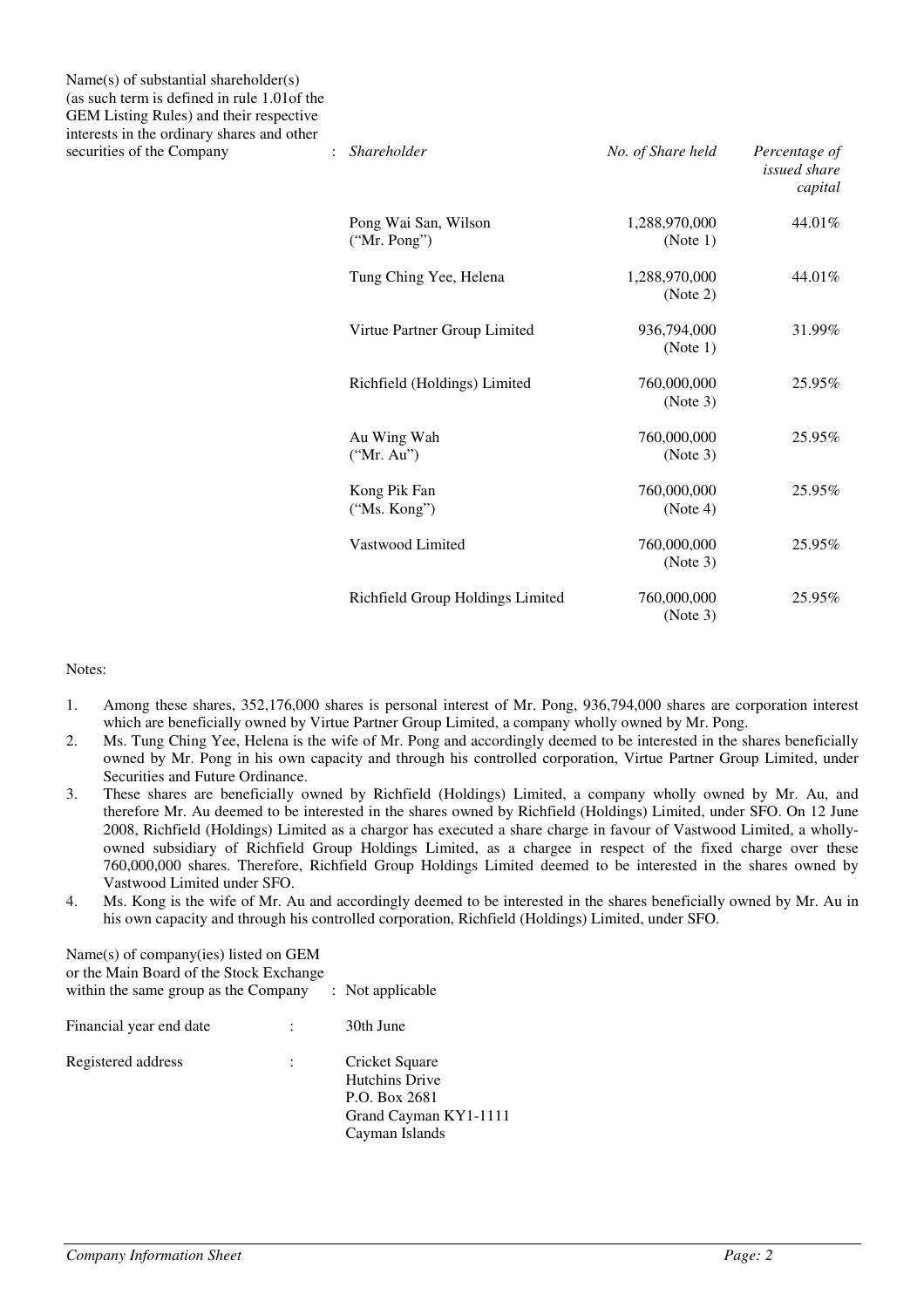| Head office and principal<br>place of business | $\ddot{\phantom{a}}$ | Unit 1209, 12/F, Silvercord Tower 2, 30 Canton Road<br>Tsim Sha Tsui, Kowloon, Hong Kong                                                                                                                                                                                                                                                                    |
|------------------------------------------------|----------------------|-------------------------------------------------------------------------------------------------------------------------------------------------------------------------------------------------------------------------------------------------------------------------------------------------------------------------------------------------------------|
| Web-site address (if applicable)               | $\ddot{\phantom{a}}$ | ir.sinodelta.com.hk/richfieldgp/                                                                                                                                                                                                                                                                                                                            |
| Share registrar                                | $\ddot{\cdot}$       | Principal share registrar and transfer office<br>HSBC Trustee (Cayman) Limited<br>P.O. Box 484<br><b>HSBC</b> House<br>68 West Bay Road<br>Grand Cayman<br>KY1-1106<br>Cayman Islands<br>Hong Kong Branch share registrar and transfer office<br><b>Tricor Tengis Limited</b><br>26th Floor, Tesbury Centre<br>28 Queen's Road East<br>Wanchai<br>Hong Kong |
| Auditors                                       |                      | <b>Grant Thornton</b><br>Certified Public Accountants<br>6th Floor, Nexxus Building<br>41 Connaught Road Central<br>Hong Kong                                                                                                                                                                                                                               |

# *B. Business activities*

The Company and its subsidiaries (the "Group") is principally engaged in the provision of property brokerage services, carrying out schemes for property consolidation, assembly, redevelopment and property trading in Hong Kong.

# *C. Ordinary shares*

| Number of ordinary<br>shares in issue                                                                                |                | : 2,928,500,000 Shares |
|----------------------------------------------------------------------------------------------------------------------|----------------|------------------------|
| Par value of ordinary shares in issue                                                                                |                | : HK\$0.01 each        |
| Board lot size (in number of shares)                                                                                 |                | $: 8,000$ Shares       |
| Name of other stock exchange(s) on which<br>ordinary shares are also listed                                          | $\ddot{\cdot}$ | Not applicable         |
| D.<br><i>Warrants</i>                                                                                                |                |                        |
| Stock code                                                                                                           |                | : Not applicable       |
| Board lot size                                                                                                       |                | : Not applicable       |
| Expiry date                                                                                                          |                | : Not applicable       |
| Exercise price                                                                                                       |                | : Not applicable       |
| Conversion ratio<br>(Not applicable if the warrant is<br>denominated in dollar value of<br><i>conversion right</i> ) |                | : Not applicable       |